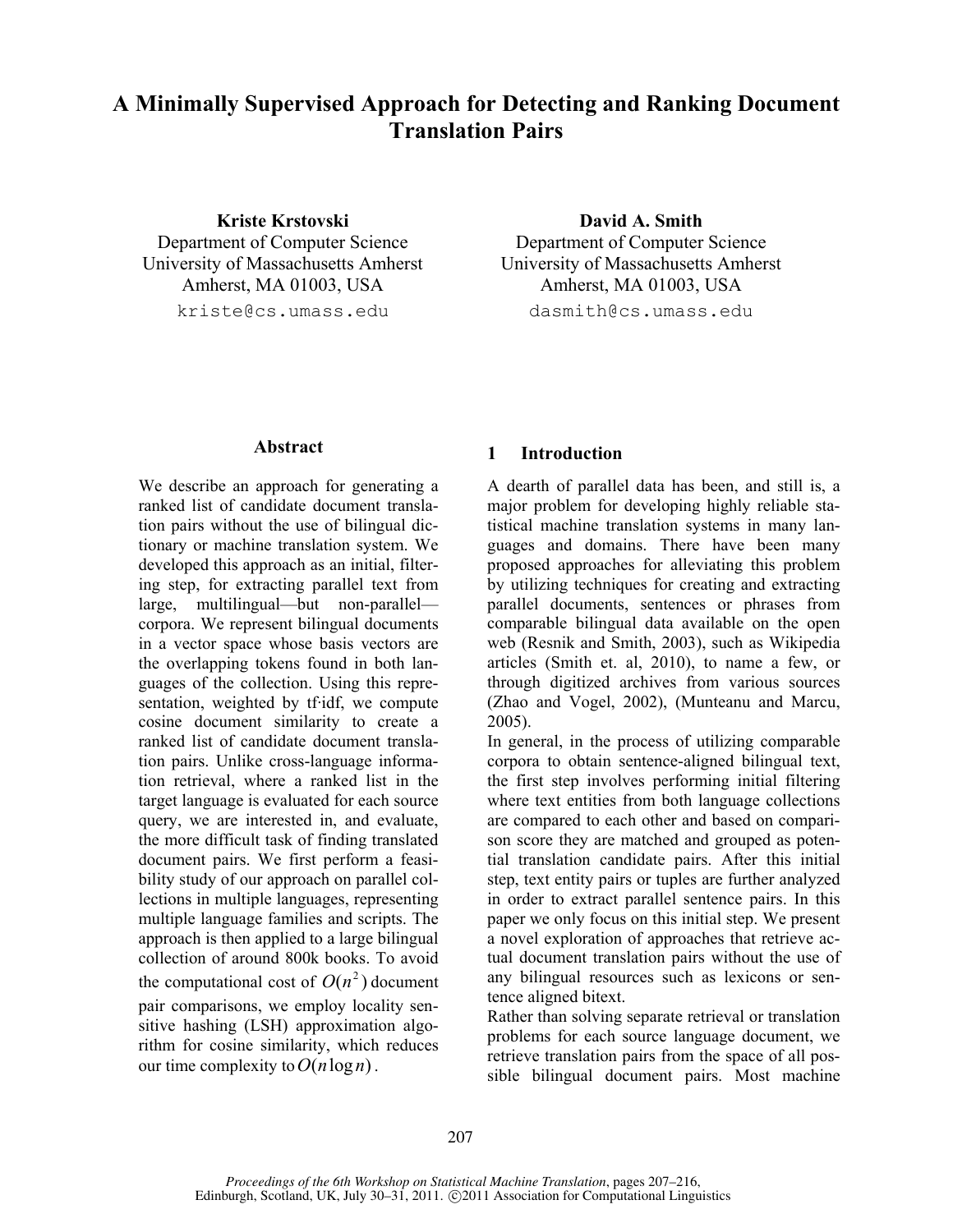translation (MT) and information retrieval (IR) systems rely on conditional probabilities; in contrast, we require comparable scores or probabilities over all document pairs. To avoid directly computing the similarity of all pairs, we use a randomized approximation algorithm based on locality sensitive hashing (LSH).

For this joint approach, we represent each document in both languages using an n-dimensional feature vector template which consists of the set of intersecting words which are found across all documents in both language collections. For each dimension i.e. word, in the feature vector template we calculate tf·idf score for the given document. Unlike other approaches, where documents or their word representations are first translated from foreign language to English using bilingual dictionary (Fung and Cheung, 2004), (Munteanu and Marcu, 2005) and (Uszkoreit et. al., 2010) in our approach we don't utilize any existing MT type artifact. In other words, for a given language pair we don't use translation lexicon by training an existing statistical machine translation system using sentence aligned parallel bilingual data in the same language or existing translation lexicon. Earlier work done by Enright and Kondrak (2007) uses only hapax words to represent and rank (based on the overlap number) translation documents pair in a parallel bilingual collection which is an easier task to evaluation due to the presence of a one-to-one matching among the bilingual documents. Most recently, Patry and Langlais (2011) show an improvement over this method by using an IR system to first retrieve translation document candidates and then identify translation document pairs by training a classifier.

We start off by giving detailed explanation of the above mentioned data representation. We then test the feasibility of our approach using aligned parallel document data from three different bilingual collections in several languages and writing systems. Results from these tests are given in section 3. The goal of developing our approach was to utilize it as an initial filtering step in developing parallel corpora from large, multilingual collections, such as the collection of more than 800K English and German books we describe in section 4. Since we start with no information on the possible translation pairs in our large collection and in order to verify the potential of our method, we first show results on retrieving 17 known parallel book pairs embedded in a small randomly selected subset of 1K books (section 4.1). Since performing cosine similarity across all document pairs is computationally expensive with time complexity of  $O(n^2)$  we utilize the LSH based approximation algorithm for the cosine similarity measurement based on the work by Ravichandran et. al (2005). A brief overview of this approach is given in Section 5, which is followed by our implementation results explained and analyzed in section 6. To conclude the paper, we give a brief outlook on future work.

### **2 Document Representation**

In Figure 1, we depict the process that we use to represent documents from bilingual collections in vector space and perform similarity measurements. We start by computing a word frequency count for each of the documents in our collection and creating a word frequency list. For each language, we take a union of the words in each document's frequency list to construct a global word list for the given language. The two global word lists are then intersected, and a list of overlapping words is created. From the initial list of overlapping words in both languages, we remove stop words by using stop word lists (words with high document frequency). The space-separated tokens extracted in this process are not necessarily words in the linguistic sense; therefore, we further refine the overlapping word list by removing tokens that contain non-alphanumeric characters. We make one exception for tokens (such as might appear in a time/date format) that contain hyphens, backslashes, apostrophes, and periods so long as these characters do not occur at the beginning or at the end of the token.

We call this list of overlapping tokens a feature vector template, where each token in the list is one feature. Using this feature vector template we go back and represent each document in the bilingual collection using the template vector by computing the tf·idf value for each token in the template vector over each particular document. Now that we have the original documents from both languages represented in a language-independent space, we compute vector similarity across all document pairs in order to come up with a single ranked list. We talk more in detail about the similarity metrics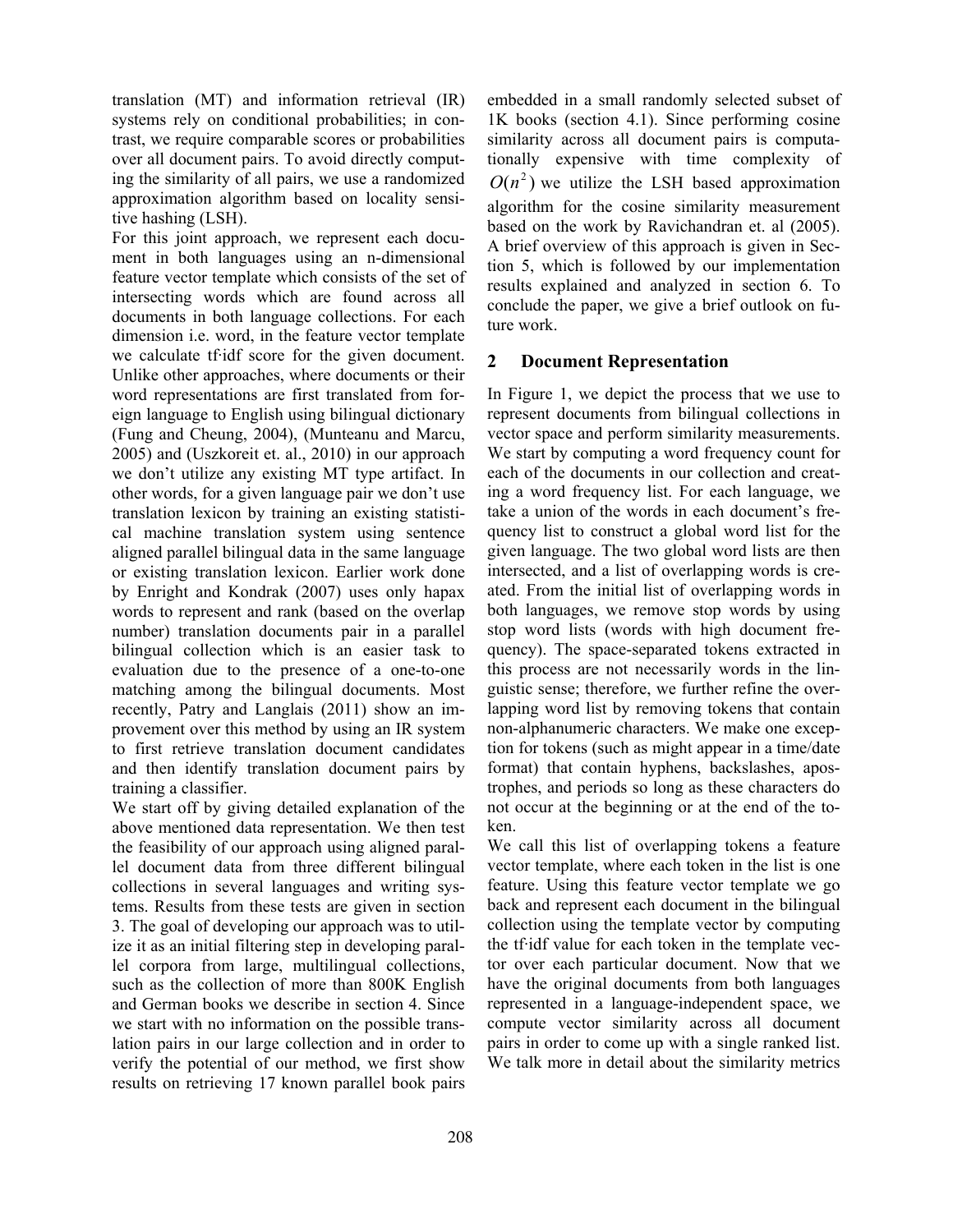that we have considered and decided to use in the following section.



Figure 1. Process of creating and representing each document of a bilingual collection in an independent vector space.

### **3 Motivational Experiments**

#### **3.1 Evaluation Collections**

We start off by evaluating the above proposed approach of determining candidate document translation pairs using three different parallel collections: Europarl, created by Koehn (2005), UN Arabic English Parallel Text (LDC2004E13) and the Arabic News Translation Part 1 (LDC2004T17). The purposes of first testing our approach using the Europarl corpus were twofold: This collection contains parallel documents (sessions of the European Parliament) that are further aligned at the speech and sentence level, which allows us to test alignment accuracy at several levels of granularity. Second, this collection contains parallel data from different groups of languages (Germanic, Romance, Slavic, Hellenic, etc.) and therefore is useful to observe the performance of our approach across different language families, which in turn are important to observe the difference in the cognate rates and the size of the overlapping words. In addition to the Europarl corpus we use the two English-Arabic parallel collections to test our approach across various alphabets (Arabic in addition to the Latin, Greek and Cyrillic found in the Europarl collection). Shown in Table 1 are basic statistics for all 3 corpora on the language pairs considered. We give min, max and median values over the number of words in each document.

| Collection        | $#$ doc.<br>Pairs | Lang.     | Min   | Max    | Median  |
|-------------------|-------------------|-----------|-------|--------|---------|
| Europarl<br>en-de | 654               | En        | 92    | 109030 | 46800.5 |
|                   |                   | De        | 95    | 99753  | 43161.0 |
| Europarl<br>en-bg | 430               | En        | 4872  | 59284  | 10706.5 |
|                   |                   | <b>Bg</b> | 4771  | 56907  | 10167.0 |
| Europarl          | 642               | En        | 92    | 109793 | 46790.5 |
| en-es             |                   | Es        | 104   | 114770 | 48989.0 |
| Europarl          | 412               | En        | 92    | 93886  | 21290.0 |
| en-gr             |                   | Gr        | 103   | 93304  | 21122.0 |
| Newswire<br>en-ar | 230               | En        | 66    | 47784  | 691.5   |
|                   |                   | Ar        | 62    | 34272  | 560.0   |
| UN en-ar          | 430               | En        | 17672 | 71594  | 23027.0 |
|                   |                   | Ar        | 15478 | 62448  | 19682.0 |

Table 1. Document length statistics over 6 Parallel Collections.

From the Europarl collection we sentence aligned sessions in the following four language pairs where the English language is the source language: English-German, English-Spanish, English-Bulgarian and English-Greek. The foreign language in all four language pairs is selected from a different language group (Germanic, Romanic, Slavic), with Greek being a more isolated branch. For the Arabic language we used two parallel document collections in different domains – newswire and documents published by the United Nations. The Newswire parallel collection consisted of 1526 news stories which we combined based on the news story publication date and obtained 230 parallel documents. The purpose of combining the news articles is to increase the number of words present in each document since the original size of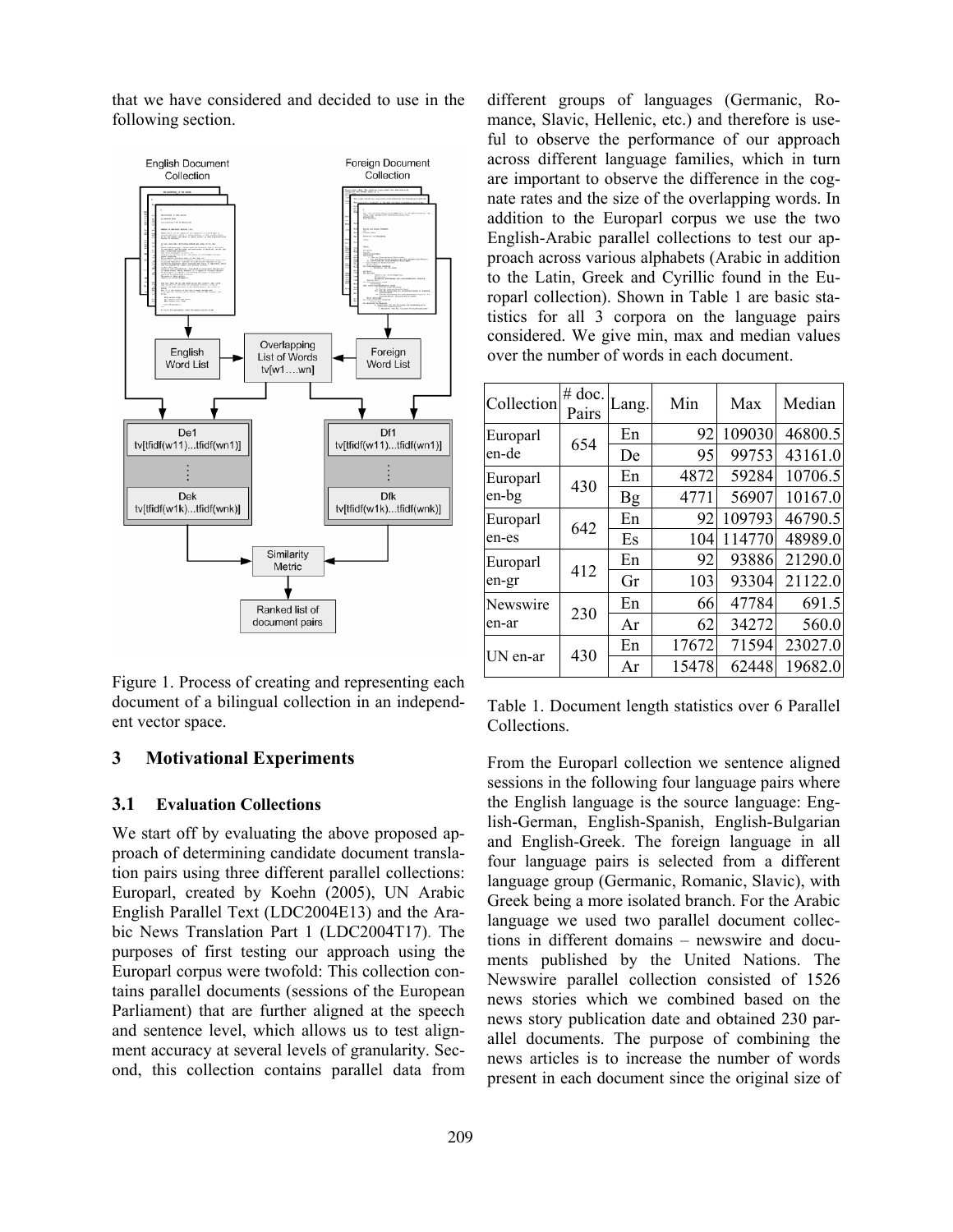the news articles was not at a level to be treated as a document as in the case of the remaining two collections. The UN parallel collection consists of 34,575 document pairs.

#### **3.2 Similarity Metrics**

We considered five similarity metrics proposed at one time or another for vector space models in IR: Cosine (shown below), Dice, Product, Jaccard and Euclidean.

$$
\frac{\sum x_i y_i}{\sqrt{\sum x_i^2 \sum y_i^2}} \tag{1}
$$

Document similarity using the cosine metric relies on the angle between the vector representations and it is length invariant. The Dice metric relies on the number of common tokens between the two documents. Euclidean computes the similarity as a point distance between the two vector representations and is not normalized by the vector length which does not make it vector invariant. Jaccard distance is the ratio of the intersection and the union of the two vector representations while the product coefficient is simply the inner product of the two vectors. While there is no clear evidence across the literature whether one similarity metric is more useful across a range of tasks compared to another, the cosine similarity metric is mostly preferred. Shown in Figure 2 are the precision vs. recall plots of the above similarity measurements when used with our method. Tests were done on our set of 654 English-German sessions from the Europarl collections. To test the impact of the document length on the performance of the metric we performed two types of tests across all 5 metrics. In the first type we performed similarity analysis on the full document length (marked as 100%) and on the final 10% of each document (marked as 10%). We deliberately omitted the top part of the document to avoid any inadvertent inclusion of session date, topic, title, etc. (As it turned out, this was not a problem in our data.) We perform similarity measurements across all document pairs, and we generate a single ranked list. As can be seen from the plot, all five metrics yield better performance when all words in documents are considered compared to only considering 10%. The performance ranking of all five metrics was

identical on both versions of the document set. Even though depicted in the above plot, the Jaccard distance performed pretty much the same as the Dice distance and therefore there is no visible difference between the two. While on the 10% version of the collection, the Euclidean distance has the worst precision, it could still be explored as a metric to obtain document translation pairs with the original collection with a modest to moderate recall range for P=1. The Jaccard distance along with the Dice distance yield the highest precision values across all recall values but they achieve the same recall range for  $P=1$  as the Cosine metric. Since we are only interested in top-N document pairs that have P=1 and furthermore there are approximate algorithms for the Cosine similarity metrics we decided to further utilize this metric. The same metric has been previously used in determining potential translation candidates on sentence level by Munteanu and Marcu (2005) and in our case we are extending it to perform pair-wise document similarity.



Figure 2. Precision vs. recall plot using various similarity measurements on the Europarl English-German collection.

When run on the same English-German collection, Enright's and Kondrak's (2007) approach achieves mean reciprocal rank (MRR) of 0.989 when using document specific hapax words and MRR=0.795 when using collection specific hapax words. With the above explained approach we obtain MRR=0.995.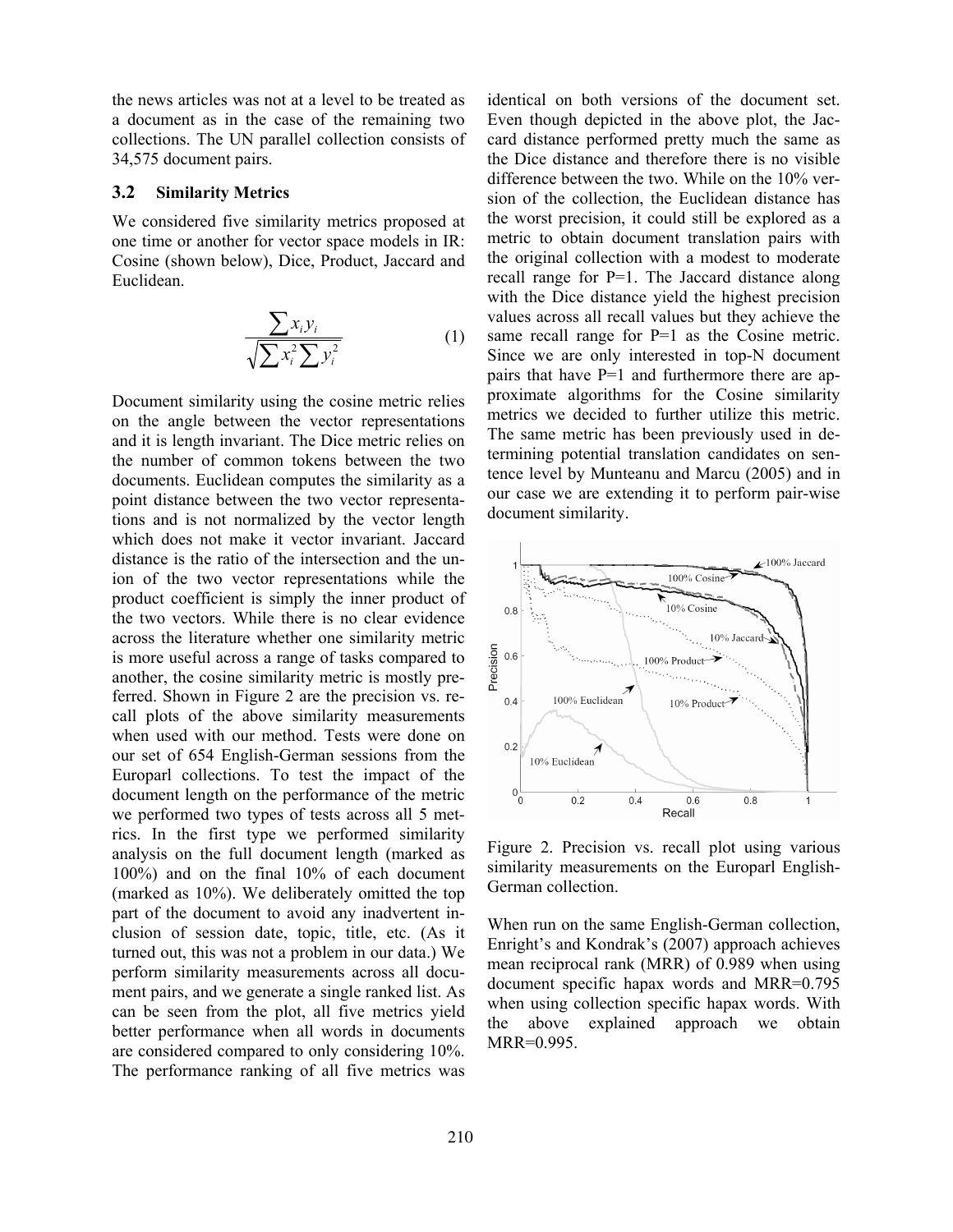#### **3.3 Post Filtering Approaches**

To further improve the precision of our approach we tested out two types of filtering the initial results. Since we threat documents as "bag of words" and since the Cosine metric uses the angle between the vector representations and is length invariant there may be instances of source documents that would yield high cosine coefficients over all target documents. In these instances, multiple document pairs with the same source document may be ranked high. To alleviate this problem, we consider two types of filtering the initial results. We go over the single ranked list and we only keep the top five document pairs for a given source document, thus introducing "diversity" in the ranked list. The second filter is motivated by the basic assumption used in the machine translation field that the length of the target sentence is in a given length range of the source sentence. We extend this assumption on a document level and we filter out all document pairs from the ranked list that are not in the  $\pm 20\%$ range of the source document length. Both of the above values were selected based on empirical evidence without detailed explanation. Shown in Figure 3 are the effects of these two simple filtering techniques.



Figure 3. Diversity and length based filtering effects on the English-German Europarl collection.

Compared to the diversity filter, the length based filter yields better gain in precision while a combination of both methods achieves the highest recall range for P=1.

#### **3.4 Target Languages and Writing Systems**

Shown in Figure 4 are the precision/recall results on all six collections explained in Section 3.1. Post-filtering steps explained in the previous section were not utilized on these results. Our approach yields best precision on the Arabic News Translation Part 1 collection while the worst performance is on the UN Arabic English Parallel Text. While the performance on the English-German and English-Spanish collections is somewhat the same, out of all 4 Europarl collections we achieve best results on the Greek collection and worst results on the Bulgarian target language.



Figure 4. Precision vs. recall on 5 different language pairs using cosine similarity distance metric.

In Table 2, we give the vector template length for each collection.

| Collection     | $#$ of overlapping tokens |
|----------------|---------------------------|
| Europarl en-de | 37785                     |
| Europarl en-es | 36476                     |
| Europarl en-bg | 29360                     |
| Europarl en-gr | 17220                     |
| UN en-ar       | 3945                      |
| Newswire en-ar | 1262                      |

Table 2. Number of overlapping words (vector template length) in the six parallel collections.

Unsurprisingly, due to the difference in script and language family, the feature vector templates for the English-Arabic collections have the smallest lengths.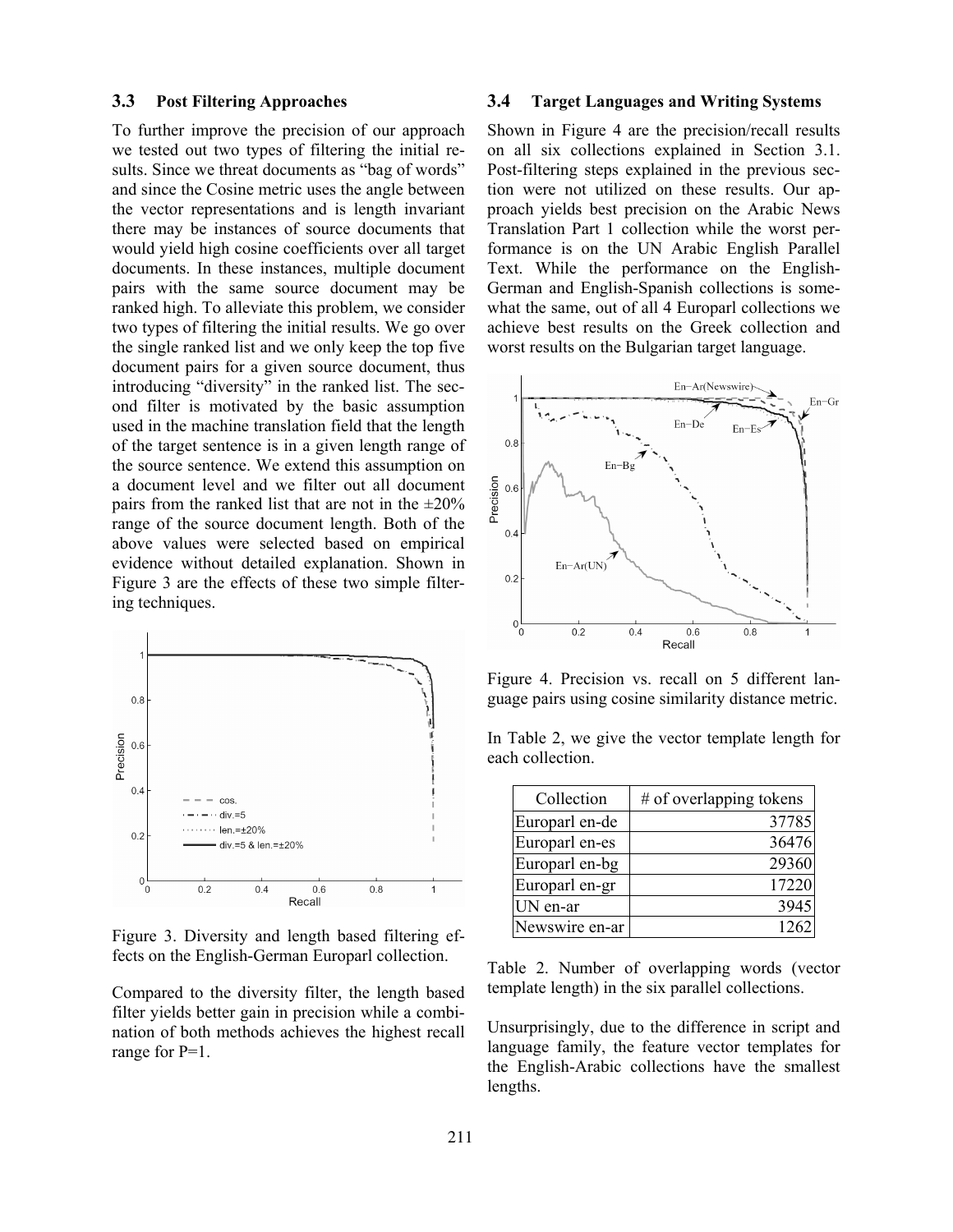Shown in Figure 5 are effects of the trivial diversity and length based filtering on the above precision vs. recall results. Bulgarian has improve substantially and so has the UN Arabic, but recall on the Arabic newswire is truncated on reaching  $P=0.4$ .



Figure 5. Precision vs. recall on 6 collections using  $div=5$  and length filtering with  $\pm 20\%$ .

#### **3.5 Randomly Selected Documents**

While useful to evaluate the feasibility of our approach, the previous parallel bilingual collections are unrealistic because there is, by the corpus' design, a translation for each document. To observe the performance on a bilingual document collection where there is no a priori information on translation pairs we created ten random subsets from the Europarl English-German collection. These subsets were created by randomly selecting 50% (328 documents) of the English and 5% (33 documents) of the German documents for each subset collection. Shown in is interpolated average precision over the ten subsets. The Mean Average Precision (MAP) obtained was 0.986.

#### **4 Multilingual Book Collection**

Our multilingual book collection consists of around 800k books in German and English languages. It is a subset of a larger Internet Archive<sup>1</sup> collection of books in over 200 languages. The whole collection consists of OCRed books incorporating a small number of human transcribed

 $\overline{a}$ 

books from Project Gutenberg<sup>2</sup>. The collection was initially annotated with author and language information using the existing database obtained from the Internet Archive. This database originally contained incorrect language metadata. Using the freely available language identifier TextCat (Cavnar and Trenkle, 2005) we tagged the whole book collection and extracted 705692 English and 96752 German books. This process had the additional benefit of cleaning the German book collection of books written in the Fraktur script due to the bad OCR output. (Incredibly noisy OCR was simply recognized as "not German" by the character ngram models.) Shown in Table 3 are word length statistics over the books in the collection.

| Language |       | $\frac{4}{\pi}$ of $\frac{4}{\pi}$ of uniq. Minu | Max               | Me-<br>dian |
|----------|-------|--------------------------------------------------|-------------------|-------------|
| German   | 96752 | 5030095                                          | 33 2372278 109820 |             |
| English  |       | 705692 20001702                                  | 37 5155032        | 75016       |

Table 3. Bilingual book collection statistics.



Figure 6. Average precision interpolated at 11 points over ten randomly created subsets consisting of 50% English and 10% German documents from the English-German Europarl collection.

#### **4.1 Development Set**

Moving onto our book collection, we start off by evaluating the method on a smaller randomly selected subset of 1000 books in both languages. Since it is not feasible to perform a full recall

<sup>1</sup> http://www.archive.org/details/texts/

 2 http://www.gutenberg.org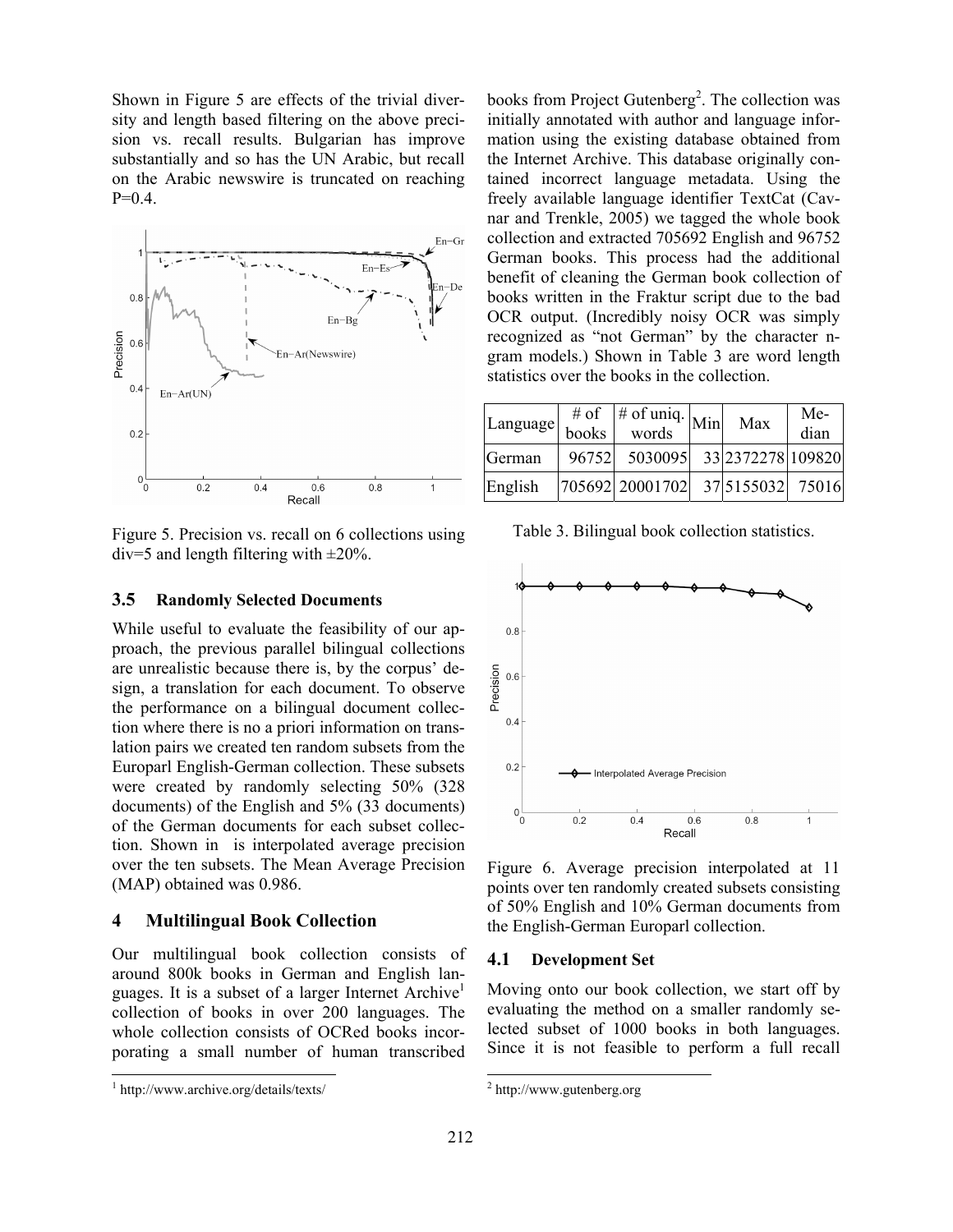evaluation on the whole book set we include 17 known book translation pairs in the 1000 random bilingual book collection. The 17 book translation pairs were constructed by hand by running a prevision version of our full algorithm and indentifying translation pairs. Shown in Figure 7 is the precision vs. recall plot on the 17 book pairs. As in the case of the 10 randomly selected Europarl subsets, we also performed diversity and length based filtering of the initial results prior to computing precision vs. recall.



Figure 7. Precision vs. recall running our method on a 1000 randomly selected bilingual book subset with 17 book translation pairs inserted.

## **5 LSH Based Approximate Algorithm for Cosine Similarity**

Due to the collection size and length of each book it is infeasible to perform cosine similarity over all possible book pairs, i.e. approximately 68.2B comparisons. This brute force approach has time complexity of  $O(n^2k)$  where n is the number of books in the collection and k is the vector template length. We therefore employ a fast cosine similarity calculation approach developed by Charikar (2002) and utilized by Ravichandran et. al (2005) for creating similarity lists of nouns in large collection. In this section we give a summary of this approach and explain how it was applied for our task.

Locality Sensitive Hashing (LSH), initially introduced by Idyik and Motwani (1998), is used for finding approximate nearest neighbors in high dimensional spaces. In general, their approach hashes query vectors into bins where the probability of collision is higher due to the fact that vectors in the same bin share the same locality. Their approach reduces the approximate nearest neighbor problem on the Hamming space.

Charikar expanded this approach and showed that the probability of collision of hashed vectors for appropriately chosen hash function *h* is related to the angle between the vectors as:

$$
Pr[h(x) = h(y)] = 1 - \frac{\theta(x, y)}{\pi}
$$
 (2)

This is closely related to the cosine function. From the above equation we thus have:

$$
\cos(\theta(x, y)) = \cos\{(1 - \Pr[h(x) = h(y)]\pi\} \quad (3)
$$

Charikar uses a hash function based on random hyperplanes and creates a fingerprint for each original vector using the following approach:

Generate *d*, *k*-dimensional random vectors from a standard normal (Gaussian) distribution:

 $\{r_1, r_2, \ldots, r_d\}$ . For each original vector x use the following hash function to generate a fingerprint of *d* bits:

$$
h_r(x) = \begin{cases} 0 & \text{if } \sum x_i r_i < 0 \\ 1 & \text{if } \sum x_i r_i \ge 0 \end{cases}
$$
 (4)

By doing this we represent each vector in our original vector set into a bit stream that reduces our vector space representation from *k* to *d* dimensions, where  $d \ll k$ . Having bit stream as our data representation, the probability of hash collision, i.e. the probability of two vectors being equal  $Pr[h(x) = h(y)]$ , is equivalent to the Hamming distance between the two bit streams:

$$
Pr[h(x) = h(y)] = \frac{HD}{d}
$$
 (5)

Therefore, performing fast cosine similarity boils down to finding the Hamming distance between the two bit streams.

Now that we have an approximate method of finding the cosine similarity between two vectors, we use Ravichandran's (2005) formulation of the fast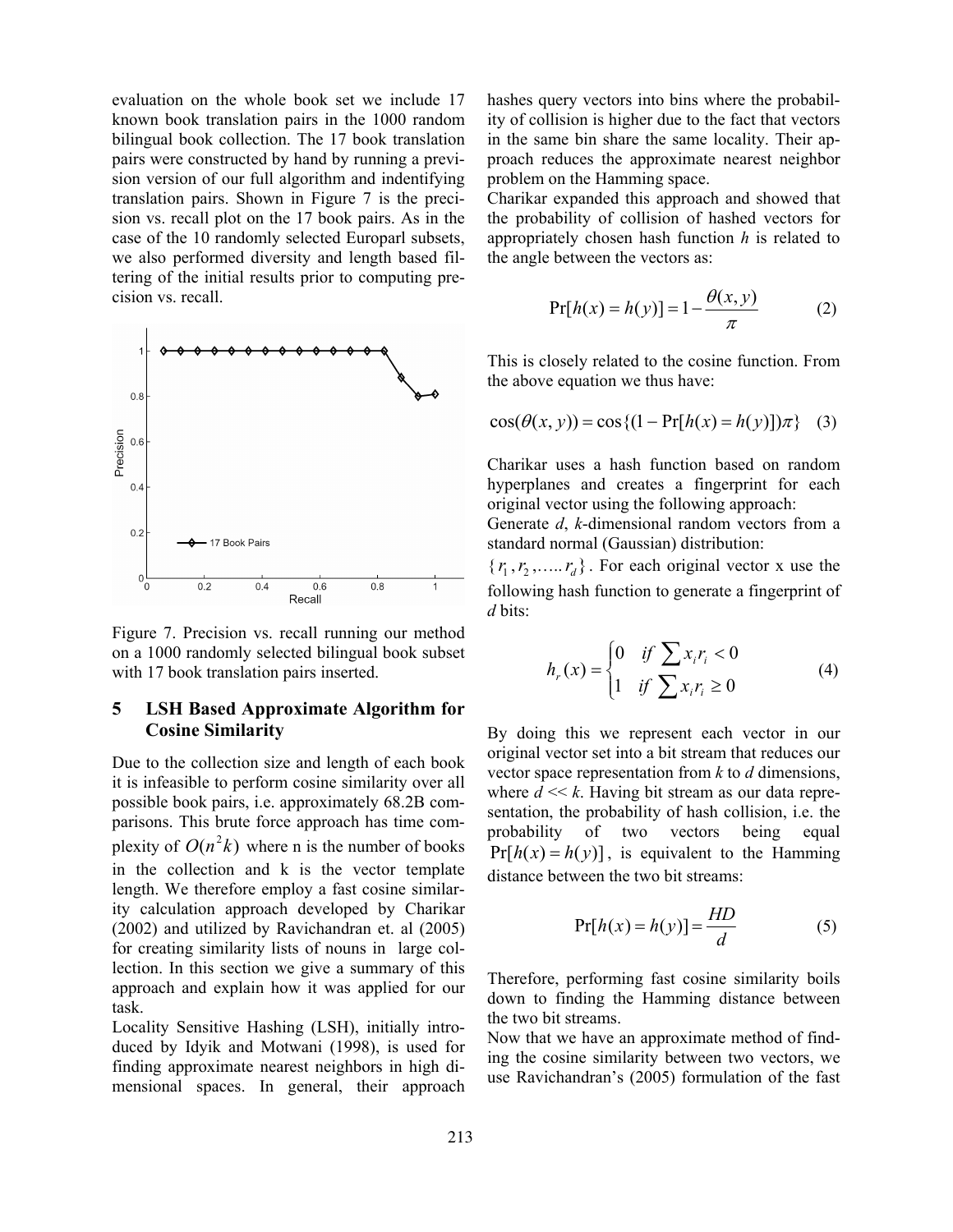search algorithm developed by Charikar, which in turn used Indyk and Motwani's orginal PLEB (Point Location in Equal Balls) algorithm as a starting point. The steps of this algorithm are outlined in the next subsection. For more detailed explanation of this algorithm the reader is referred to Section 5 of Charikar's work (2002).

## **5.1 Nearest Neighbor Search Algorithm**

We now outline the steps of the fast search algorithm. For more detailed explanation of the algorithmic implementation users are referred to Section 3 of Ravichandran's work (2005):

- For all *m* documents represented in the vector space using the template vector, compute LSH *d*-bit signature using the formula given in (4).
- Generate *q* permutations of length *d*.
- For each of the *q* permutations, generate *m* permuted LSH signatures.
- For each of the *q* permutation bins, lexicographically sort the *m* permutated bit vectors.
- For each lexicographically sorted bin, go over the *m* bit streams and compute the Hamming distance between the current bit stream and the subsequent *b* bit streams in the sorted list starting from the top.
- If the Hamming distance is above a previously set threshold, output the book pair along with the Hamming distance result.

Compared to Ravichandran's algorithm for creating noun similarity lists, in our approach we deal with two distinct groups of documents: those in each language. We start off by creating a single list of documents and we represent each document in this list using the LSH based fingerprint. We then generate *q* permutation vector bins, and we lexicographically sort each bin. In our beam search approach, since we have documents in two different languages, we only consider documents that have a different language. The results of the beam search for each bin are then combined. Since in each beam the same permutation is performed over all fingerprints, the Hamming distance across all bins for a given document pair would be the same. Therefore after combining the results we remove duplicate document pairs and sort by the Hamming distance to obtain the final ranked list. The runtime of this algorithm is dominated by the *O*(*qn* log*n*) step of sorting the permuted bit vectors in each of the bins.

## **6 Detecting and Ranking Book Translation Pairs in a Large Book Collection**

Using the previously explained method we processed the large book collection by first computing the vector template. For the large book collection, the vector template size  $k$ , i.e. the number of overlapping tokens obtained, was 638,005. After removing stop words and unwanted tokens (explained in Section 2) the template vector length was reduced to 563,053. Shown in Table 4 are statistics over the number of vector template tokens whose tf·idf values are greater than zero across the two languages.

| Language | Min | Max  | Median |
|----------|-----|------|--------|
| German   |     | 7212 | 229    |
| English  |     | 6637 | 585    |

Table 4. Statistics over the number of tokens in the vector representation of each book whose tf·idf are greater than zero.

Once processed and represented in vector space, we proceed with computing the approximate cosine similarity across the bilingual collection. We precompute the Hamming distance based on a cosine similarity threshold of 0.18 which is equivalent to different Hamming distance values depending on the length of the LSH based fingerprint. For the book collection we experimented with 4 different sets of values for the number of hyperplane based hash functions, the number of permutations and the length of the beam search. For each of these parameters in our setup we created ranked lists as explained in Section 5.1. We then went over the top 300 book pairs in each list and annotated the correct book translations. Based on the human annotation we then computed average precision over the ranked list. Shown in Table 5 are the results for LSH based fingerprint of size *d*=500. Due to the randomness introduced by the permutations, there is not a monotonic increase in accuracy, but in general more permutations and wider beams show substantial improvements.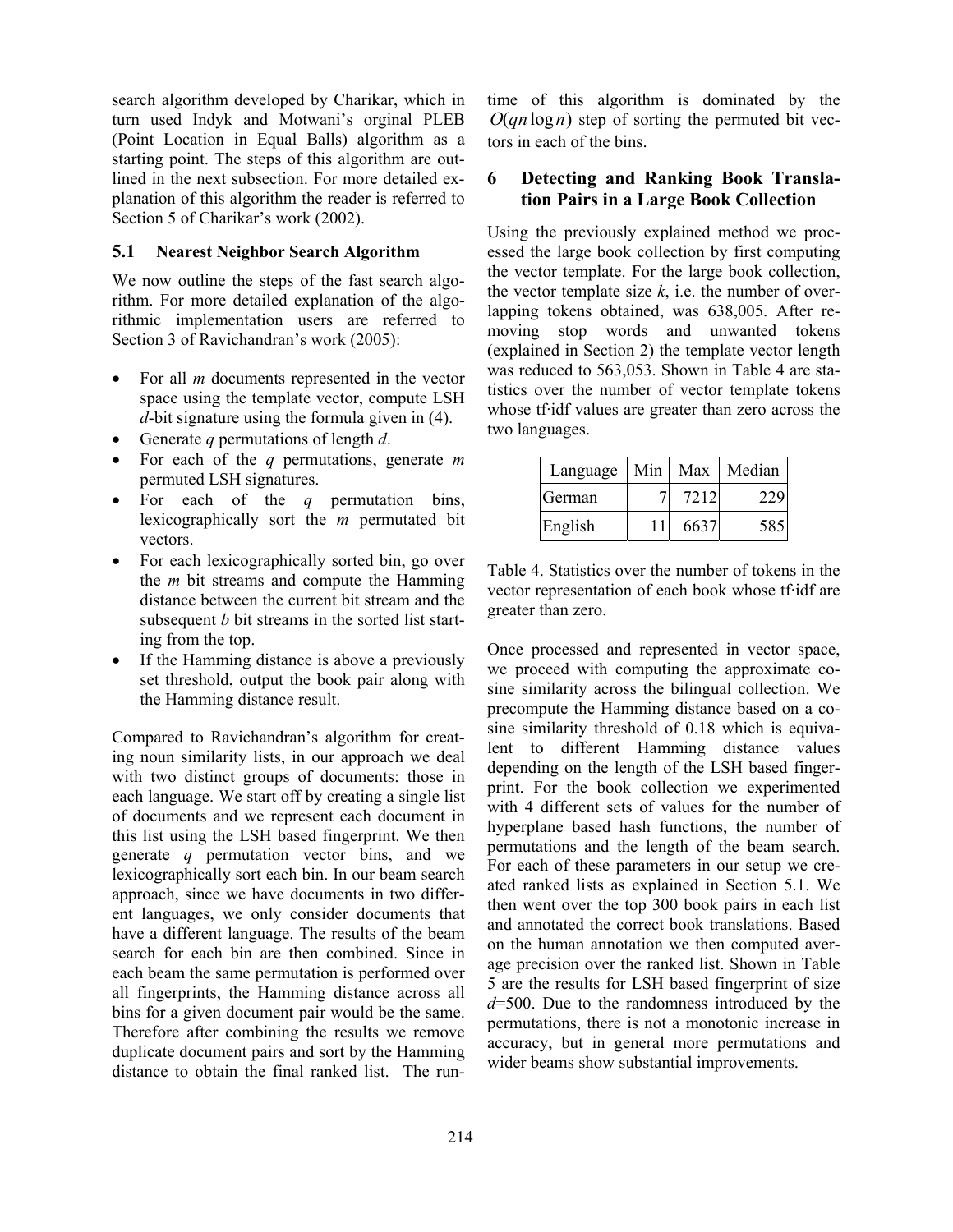|         | q/b          | <b>AP</b> | Time [hrs] |
|---------|--------------|-----------|------------|
| $q=25$  | $b=25$       | 0.307     | 24.9       |
|         | $b=50$       | 0.213     | 41.1       |
|         | $b=100$      | 0.280     | 67.2       |
| $q=100$ | $b=25$       | 0.488     | 99.6       |
|         | $b=50$       | 0.388     | 164.4      |
|         | <b>b=100</b> | 0.461     | 269.1      |
| $q=200$ | $b=25$       | 0.357     | 199.2      |
|         | $b=50$       | 0.412     | 328.8      |
|         | $b=100$      | 0.455     | 538.2      |
| $q=500$ | $b=25$       | 0.489     | 498.1      |
|         | b=50         | 0.490     | 822.0      |
|         | b=100        | 0.493     | 1345.5     |

Table 5. Average precision on the large English-German book collection across various parameters of the LSH based search algorithm.

For the above given results for *d*=500, we calculated an estimated time that it would take to perform the fast cosine similarity if the algorithm were to be run in serial fashion. Shown in Figure 8 is a scatter plot of the time vs. the average precision obtained.



Figure 8. Estimated serial time vs. average precision with *d*=500 dimensional LSH based fingerprints.

In summary, while increasing the number of permutations and the beam search over different values increases the average precision the time cost required is significantly larger especially for increasing the number of permutations.

#### **7 Future Work**

In the future we plan on experimenting with larger dimensionality *d* for the LSH fingerprint, the number of random permutations q i.e. bins and the beam search parameter b. In order to further improve the average precision we would also like to experiment with different longest common subsequence (LCS) based approaches for re-ranking the cosine based ranked lists. Furthermore, we plan on exploring more accurate joint models of translation. It would also be interesting to observe the performance of our system on other language pairs, such as English-Chinese and languages with resource-poor bilingual collections.

#### **8 Conclusion**

This paper presents and evaluates a new approach to detecting and ranking document translation pairs. We showed that this simple method achieves high precision vs. recall on parallel bilingual collections where there is one document translation for each source document. We also showed that the method is capable of detecting document translations in random subsets where no known document translation information is available. Using an approximation algorithm for cosine similarity, we showed that this method is useful for detecting and ranking document translation pairs in a large bilingual collection with hundreds of thousands of books and billions of possible book pairs. This method is conceivable to be used for other languages and collection genres and also on other types of translation methods such as transliteration. While in some instances other simple methods of aligning the dictionaries might be needed, as in the case of the Chinese language.

#### **Acknowledgments**

This work was supported in part by the Center for Intelligent Information Retrieval and in part by NSF grant #IIS-0910884. Any opinions, findings and conclusions or recommendations expressed in this material are the authors' and do not necessarily reflect those of the sponsor.

#### **References**

Alexandre Patry and Philippe Langlais, 2011. Identifying Parallel Documents from a Large Bilingual Collection of Texts: Application to Parallel Article